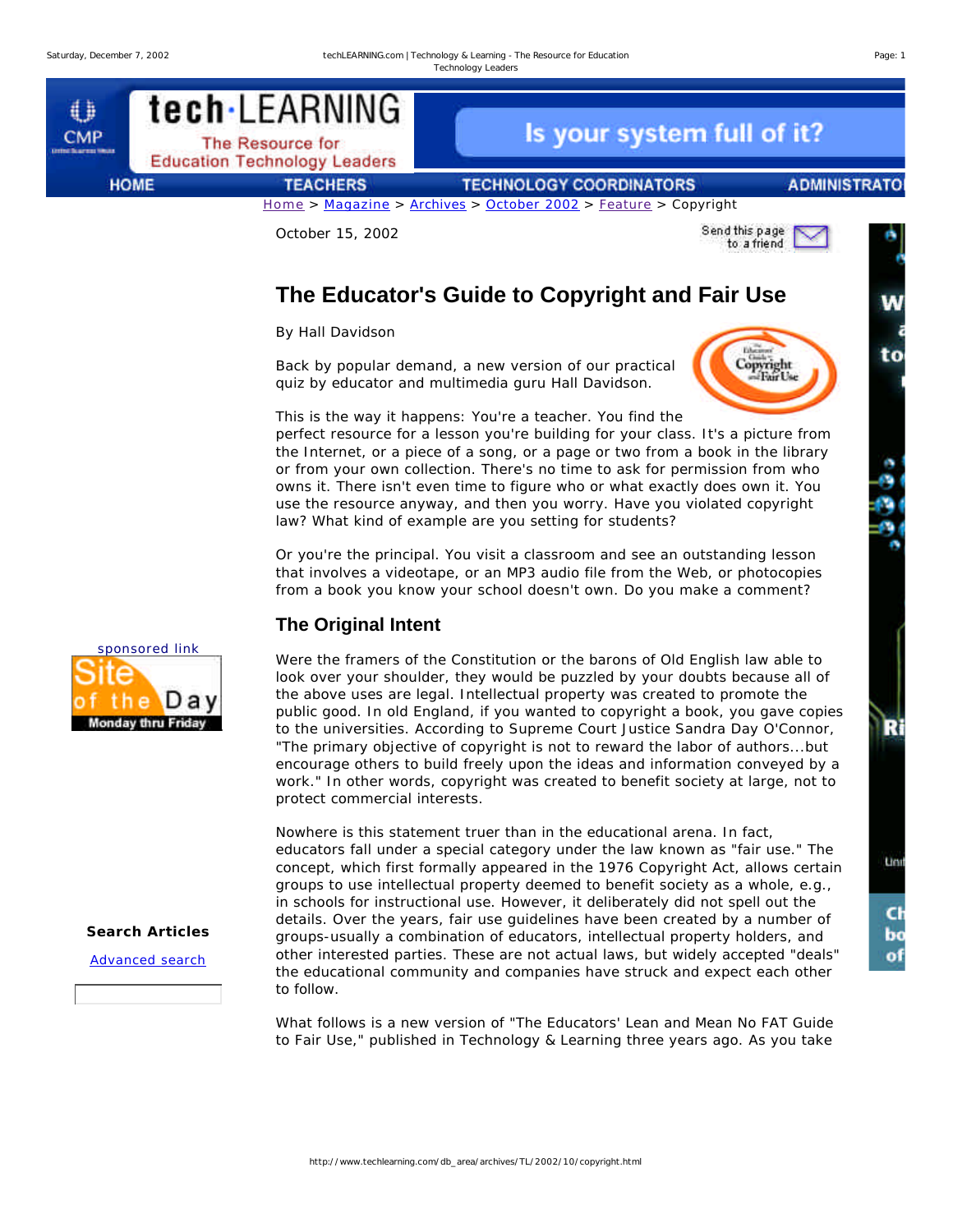#### **Search Databases**

| Choose a $DB \rightarrow$ |  |
|---------------------------|--|
| <b>OuickPoll</b>          |  |

the quiz on page 28, you will learn that no matter the technology-photocopying, downloads, file sharing, video duplication-there are times when copying is not only acceptable, it is encouraged for the purposes of teaching and learning. And you will learn that the rights are strongest and longest at the place where educators need them most: in the classroom. However, schools need to monitor and enforce fair use. If they don't, as the Los Angeles Unified School District found out in a six-figure settlement, they may find themselves on the losing end of a copyright question.

## **Know Your Limitations-and Rights**

It has never been a more important time to know the rules. As a result of laws written and passed by Congress, companies are now creating technologies that block users from fair use of intellectual property-for example, teachers can't pull DVD files into video projects, and some computers now block users from inputting VCRs and other devices. In addition to helping schools steer clear of legal trouble, understanding the principles of fair use will allow educators to aggressively pursue new areas where technology and learning are ahead of the law, and to speak out when they feel their rights to copyright material have been violated.

Now, take a quiz that will assess your knowledge of what is allowable-and what isn't-under fair use copyright principles and guidelines. There's also a handy chart that outlines teachers' fair use rights and responsibilities. Good luck.

## **Fair to Share?**

Speaking of copyright, if you plan to photocopy this article for your staff (which we encourage you to do as many times as you wish), kindly send us a quick note at techlearning\_editors@cmp.com.

*Hall Davidson is executive director of educational services and telecommunications at KOCE-TV in California. He has received numerous awards, including an Emmy for Best Instructional Series.*

Read other articles from the October Issue

Send a *letter to the Editor* in response to this article.

TechLEARNING is brought to you by CMP Media LLC Copyright © 2003 ‹ Privacy Statement



to

ှ<br>(၁၀)

R

tind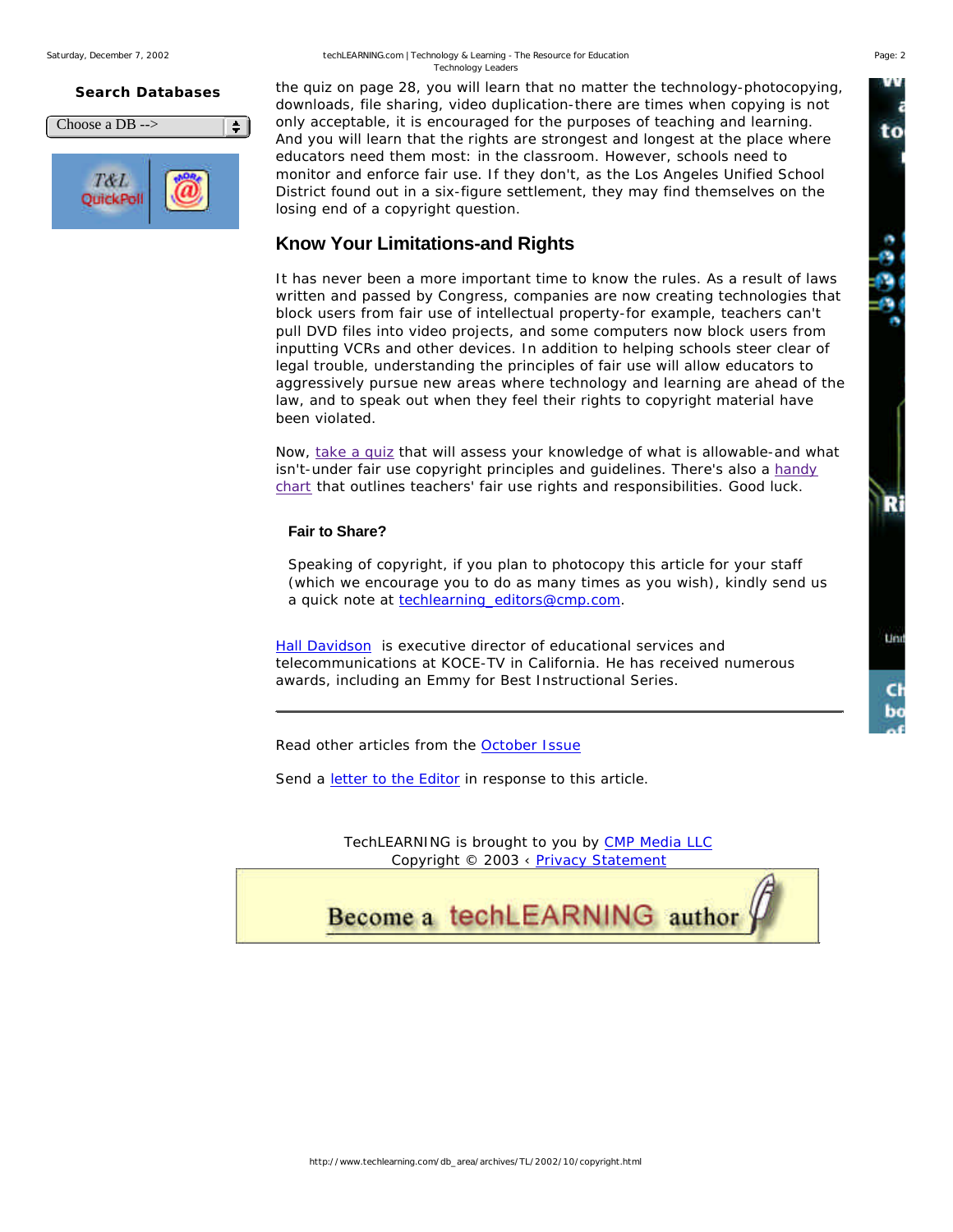



eck out the **Id new look CMP Media**